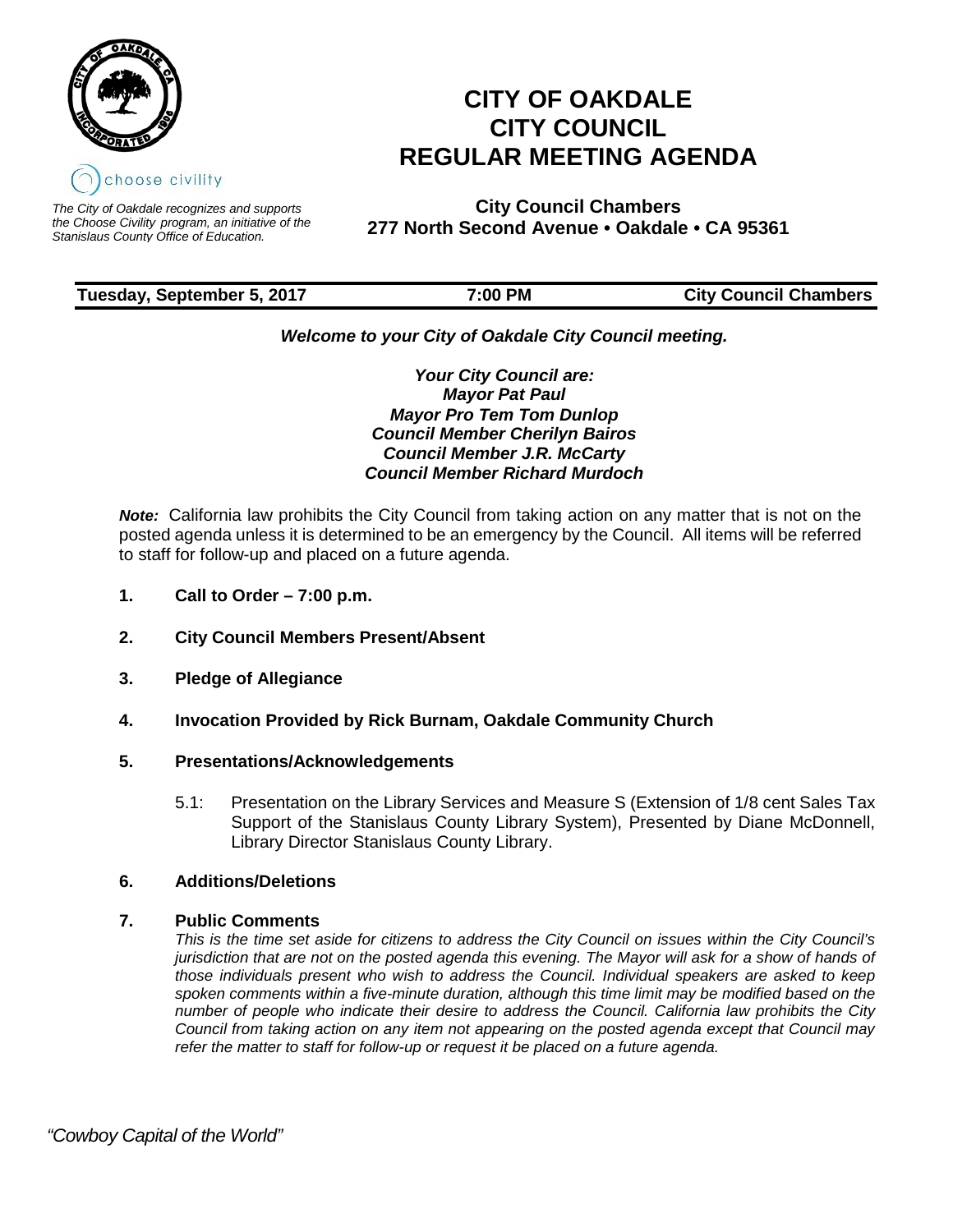

# **Tuesday, September 5, 2017**

# **Next City Council Resolution: 2017-105 Next Ordinance: 1250**

# **8. Appointment to Boards and Commissions**

None Scheduled.

#### **9. City Council Consent Agenda**

The consent agenda is comprised of Items 9.1 through 9.8. Unless there is discussion by a member of the audience/Council they may be approved in one motion.

- 9.1: Approve the Regular City Council Meeting Minutes of August 21, 2017.
- 9.2: Receive and File the Warrant List for the period of August 15, 2017 to August 30, 2017.
- 9.3: Waive Readings of Ordinances/Resolutions except by Title.
- 9.4: Adopt Resolution 2017- , a Resolution of the City Council of the City of Oakdale Supporting the Extension of a 1/8 Cent Sales Tax Which Would Fund the Stanislaus County Library.
- 9.5: Adopt City Council Resolution 2017-<sub>1, a</sub> Resolution of the City Council of the City of Oakdale Approving Concurrence and Support of the Community Development Block Grant Consolidated Annual Performance and Evaluation Report (CAPER) Fiscal Year 2017-2018.
- 9.6: Adopt City Council Resolution 2017-<sub>1, a</sub> Resolution of the City Council of the City of Oakdale Authorizing the Chief of Police to Purchase Five (5) Colt LE 6933 Patrol Rifles Equipped with Optical Accessories from Arms Unlimited in the amount of \$6,790.00.
- 9.7: Adopt Resolution 2017- . a Resolution of the City Council of the City of Oakdale Authorizing PG&E On-Bill Financing for The Police Department/City Hall Complex and The Gladys Lemmons Senior Center, Authorizing Finance Director to Execute Agreement.
- 9.8: Adopt Resolution 2017-\_\_\_, a Resolution of the City Council of the City of Oakdale Encouraging Civility and Condemning Actions that Degrade, Harm and Act in Any Way to Suppress the Freedoms or Threaten the Safety of Others.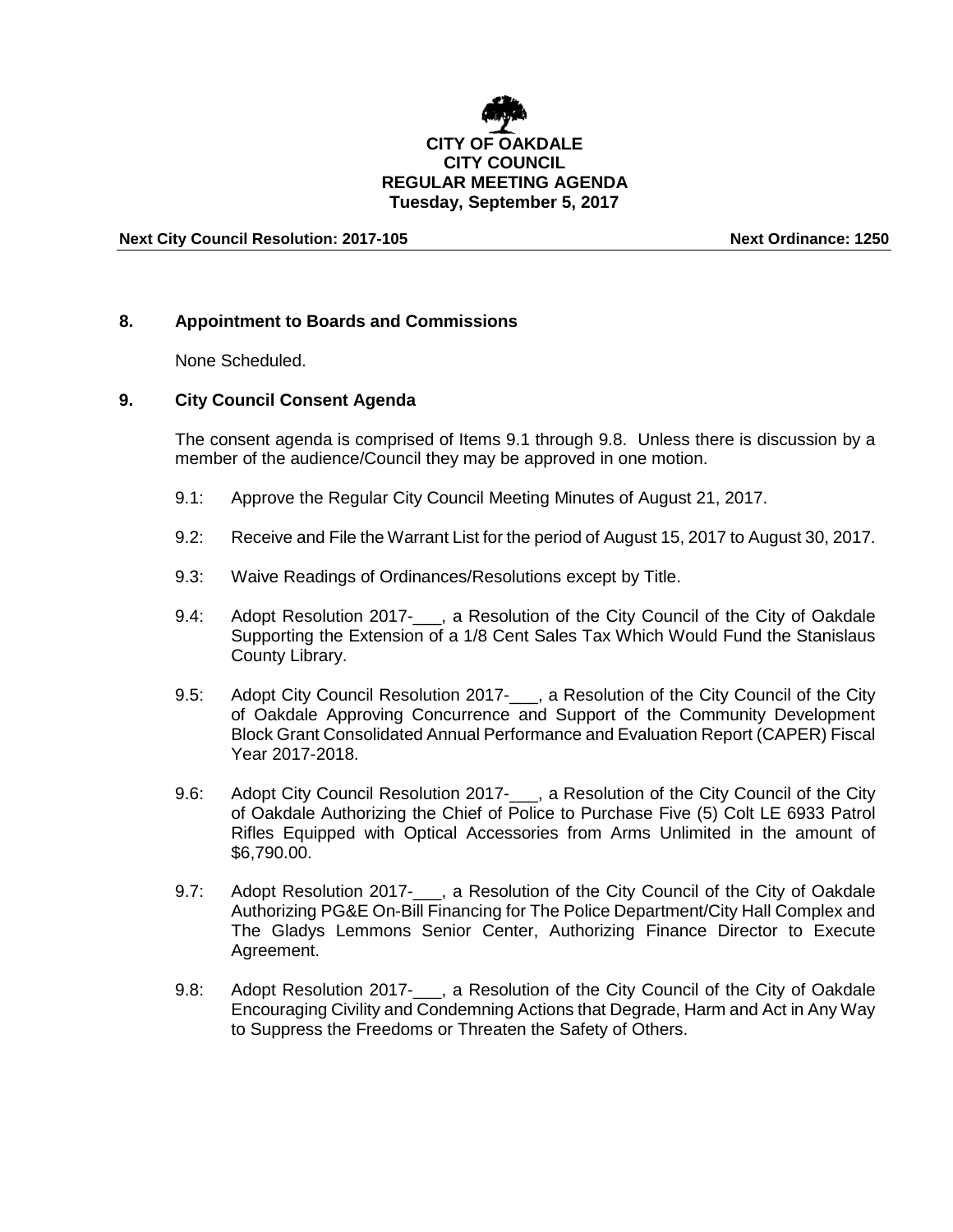

# **Next City Council Resolution: 2017-105 Next Ordinance: 1250**

#### **10. Public Hearings**

None scheduled.

# **11. Staff Reports**

11.1: Consider a Resolution of the City of Oakdale City Council Approving the Downtown Parking Improvement Project and Appropriating \$125,190.00 from Fund 245 – Economic Development Fund to Design, Construct and Inspect Phase 1 of the Project.

Recommended Action: Adopt Resolution 2017-\_\_\_\_, a Resolution of the City Council of the City of Oakdale Approving the Downtown Parking Improvement Project and Appropriating \$125,190.00 from Fund 245 – Economic Development Fund to Design, Construct and Inspect Phase 1 of the Project.

11.2: Consider by Minute Order Ratifying Response to Findings and Recommendations of the 2016-2017 Stanislaus County Civil Grand Jury Report – City of Oakdale Residents Property Tax.

Recommended Action: By Minute Order Ratify Response to Findings and Recommendations of the 2016-2017 Stanislaus County Civil Grand Jury Report – City of Oakdale Residents Property Tax.

11.3: Consider a Resolution of the City of Oakdale City Council Accepting Grant Funding from The State of California Office of Traffic Safety (OTS) For the Selective Traffic Enforcement Program (Step) In The Amount Of \$70,000.00.

Recommended Action: Adopt Resolution 2017-\_\_\_\_, a Resolution of the City Council of the City of Oakdale Accepting Grant Funding from The State of California Office of Traffic Safety (OTS) For the Selective Traffic Enforcement Program (Step) In The Amount Of \$70,000.00.

11.4: Consider Accepting by Minute Order the July 2017 Treasurer's Report.

Recommended Action: Accept by Minute Order, the July 2017 Treasurer's Report.

# **12. City Manager's Report**

- 12.1: Receive Update on Cannabis Business Pilot Program.
- **13. City Council Items**
- **14. Adjournment**